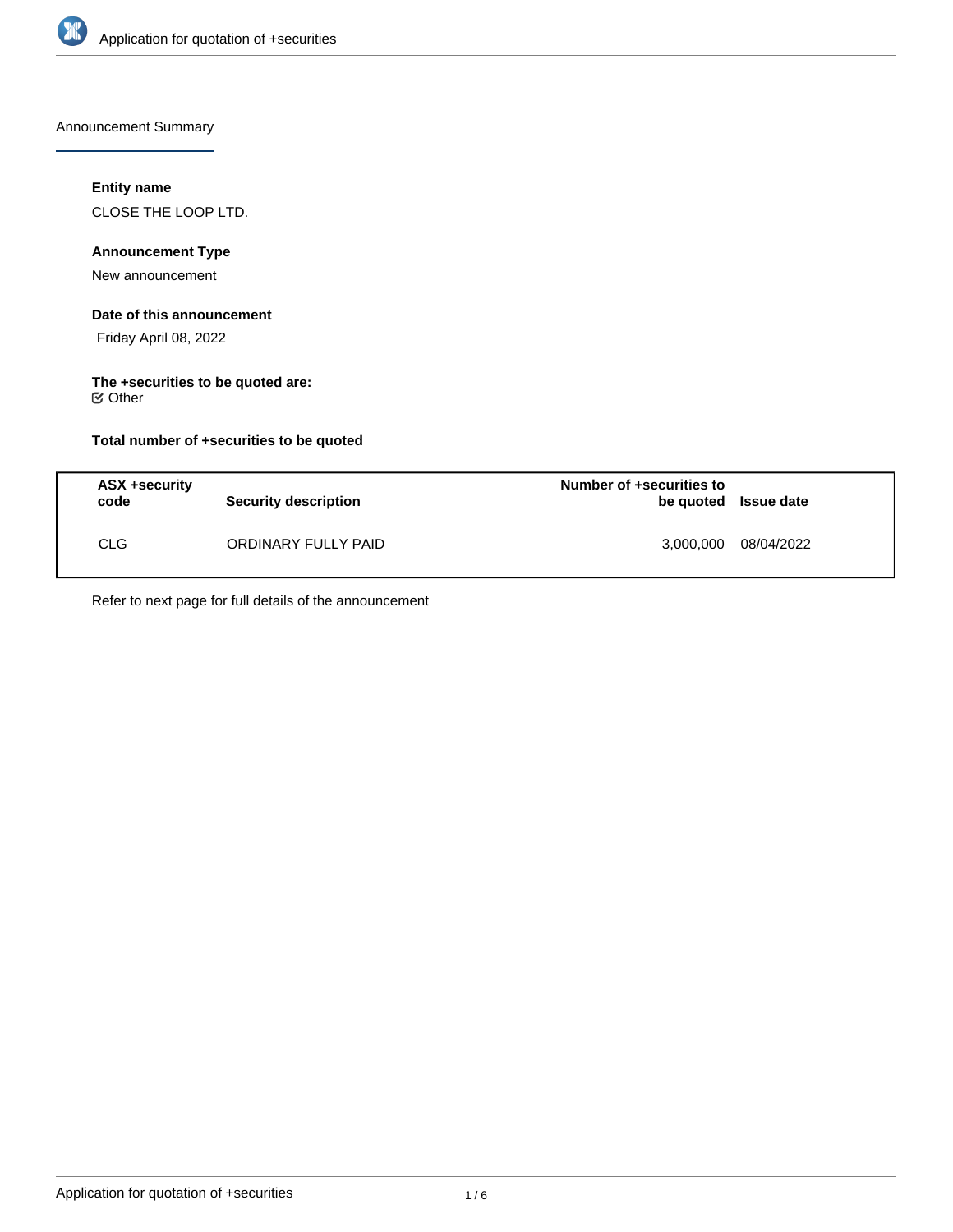

Part 1 - Entity and announcement details

## **1.1 Name of entity**

CLOSE THE LOOP LTD.

We (the entity named above) apply for +quotation of the following +securities and agree to the matters set out in Appendix 2A of the ASX Listing Rules.

**1.2 Registered number type** ACN

**Registration number** 095718317

**1.3 ASX issuer code**

CLG

**1.4 The announcement is**

New announcement

#### **1.5 Date of this announcement**

8/4/2022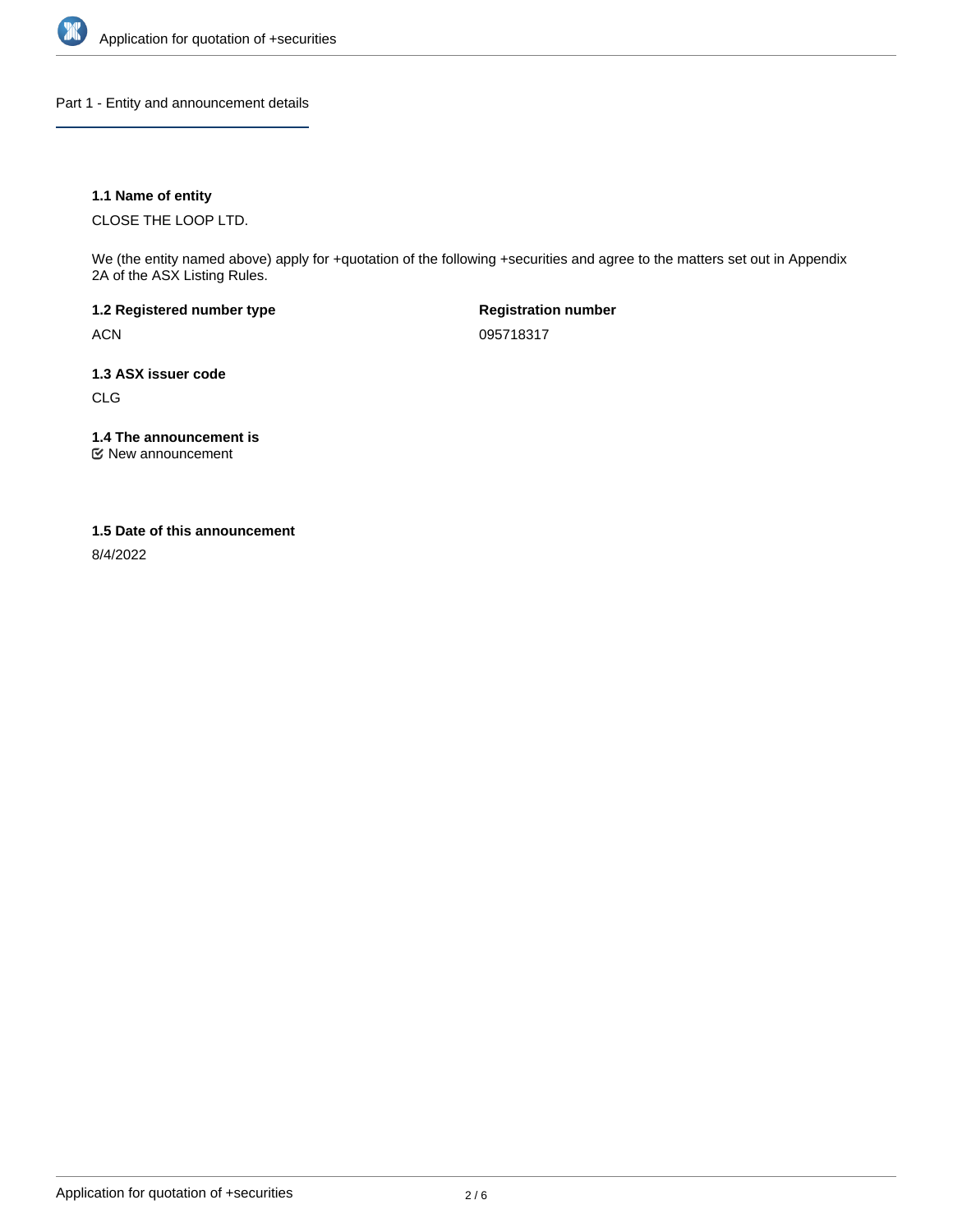

## Part 2 - Type of Issue

**2.1 The +securities to be quoted are:**

Other

## **2.2 The +securities to be quoted are:**

Additional +securities in a class that is already quoted on ASX ("existing class")

**2.3c Have these +securities been offered under a +disclosure document or +PDS?** No

**2.3d Please provide any further information needed to understand the circumstances in which you are applying to have these +securities quoted on ASX, including why the issue of the +securities has not been previously announced to the market in an Appendix 3B**

An issue of shares for services rendered to Close the Loop.

**2.4 Any on-sale of the +securities to be quoted within 12 months of their date of issue will comply with the secondary sale provisions in sections 707(3) and 1012C(6) of the Corporations Act by virtue of:** Not applicable - the entity has arrangements in place with the holder that ensure the securities cannot be on-sold within 12 months in a manner that would breach section 707(3) or 1012C(6)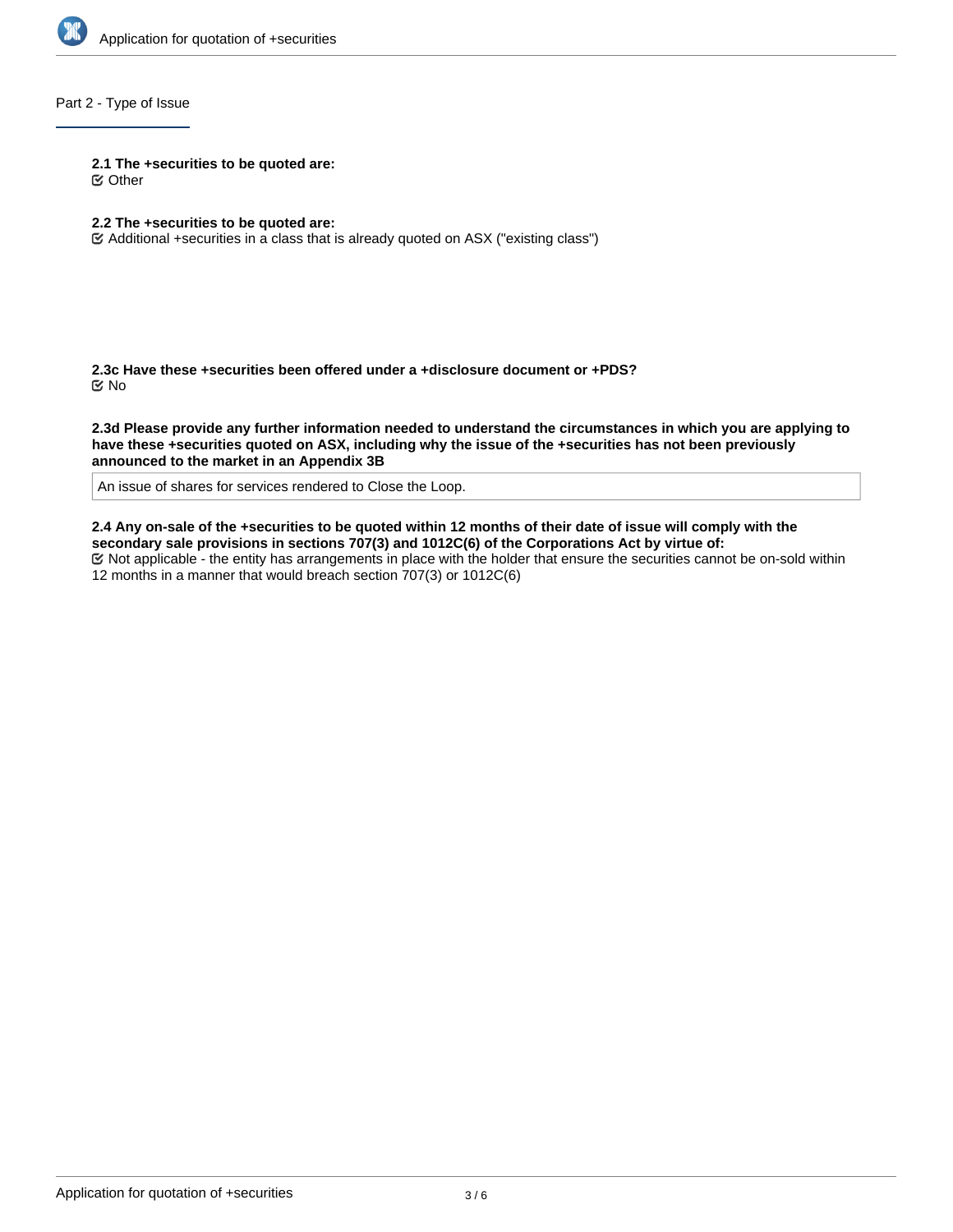

Part 3B - number and type of +securities to be quoted (existing class) where issue has not previously been notified to ASX in an

Appendix 3B

#### **Additional +securities to be quoted in an existing class**

**ASX +security code and description** CLG : ORDINARY FULLY PAID

#### **Issue date**

8/4/2022

**Will the +securities to be quoted rank equally in all respects from their issue date with the existing issued +securities in that class?** Yes

Issue details

**Number of +securities to be quoted** 3,000,000

**Are the +securities being issued for a cash consideration?** No

**Please describe the consideration being provided for the +securities**

Services rendered to Close the Loop

**Please provide an estimate (in AUD) of the value of the consideration being provided per +security for the +securities to be quoted**

0.250000

**Any other information the entity wishes to provide about the +securities to be quoted**

#### **The purpose(s) for which the entity is issuing the securities**

To pay for services rendered

#### **Please provide additional details**

Managerial services rendered to Close the Loop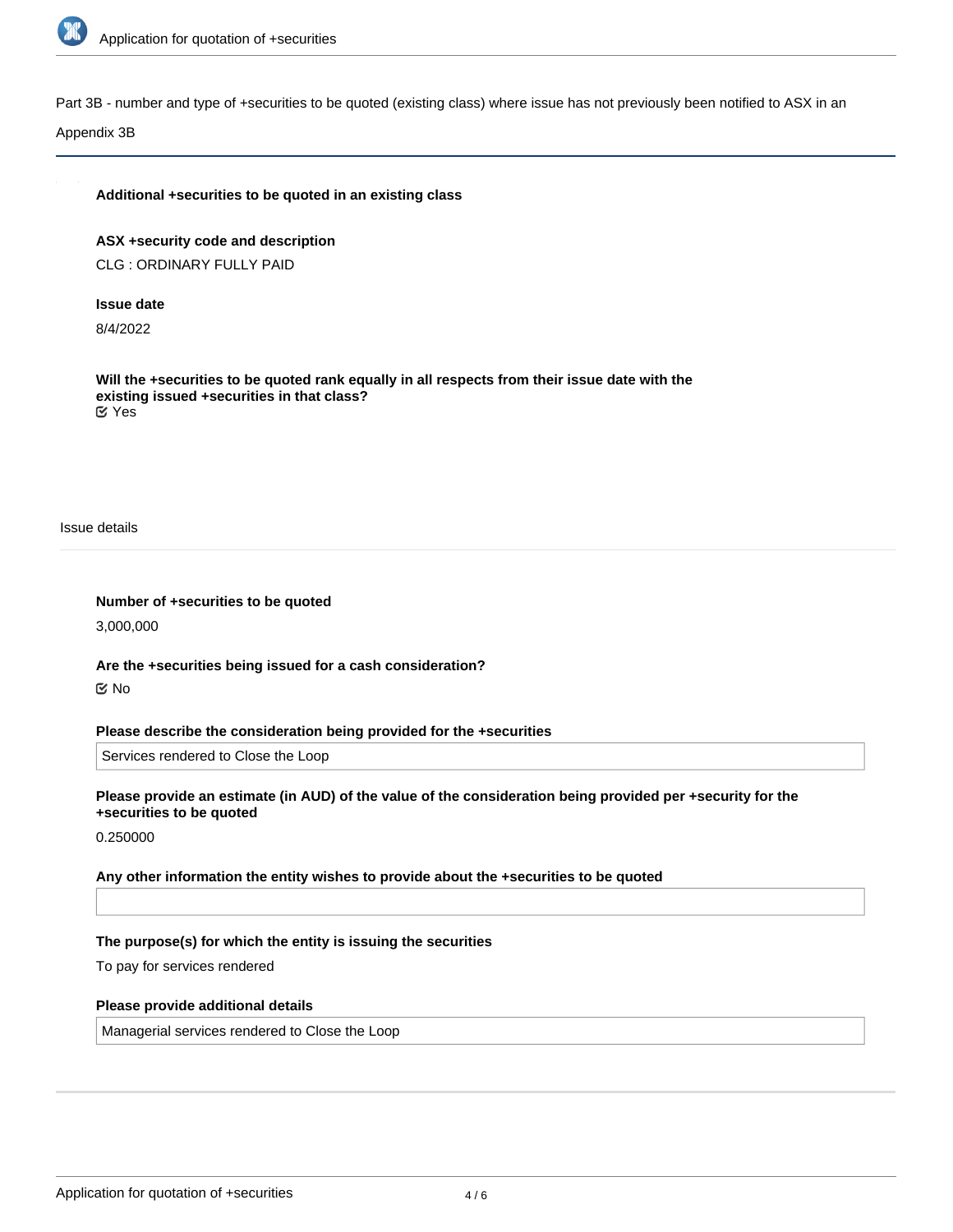

Part 4 - Issued capital following quotation

**Following the quotation of the +securities the subject of this application, the issued capital of the entity will**

**comprise:**

**(A discrepancy in these figures compared to your own may be due to a matter of timing if there is more than one application for quotation/issuance currently with ASX for processing.)**

**4.1 Quoted +securities (total number of each +class of +securities quoted on ASX following the +quotation of the +securities subject of this application)**

| ASX +security code and description | Total number of<br>+securities on issue |  |
|------------------------------------|-----------------------------------------|--|
| CLG : ORDINARY FULLY PAID          | 332.451.478                             |  |

**4.2 Unquoted +securities (total number of each +class of +securities issued but not quoted on ASX)**

| ASX +security code and description            | <b>Total number of</b><br>+securities on issue |
|-----------------------------------------------|------------------------------------------------|
| CLGAA : OPTION EXPIRING 30-APR-2022 EX \$0.20 | 305,000                                        |
| CLGAB: OPTION EXPIRING 02-DEC-2023 EX \$0.30  | 11,000,000                                     |